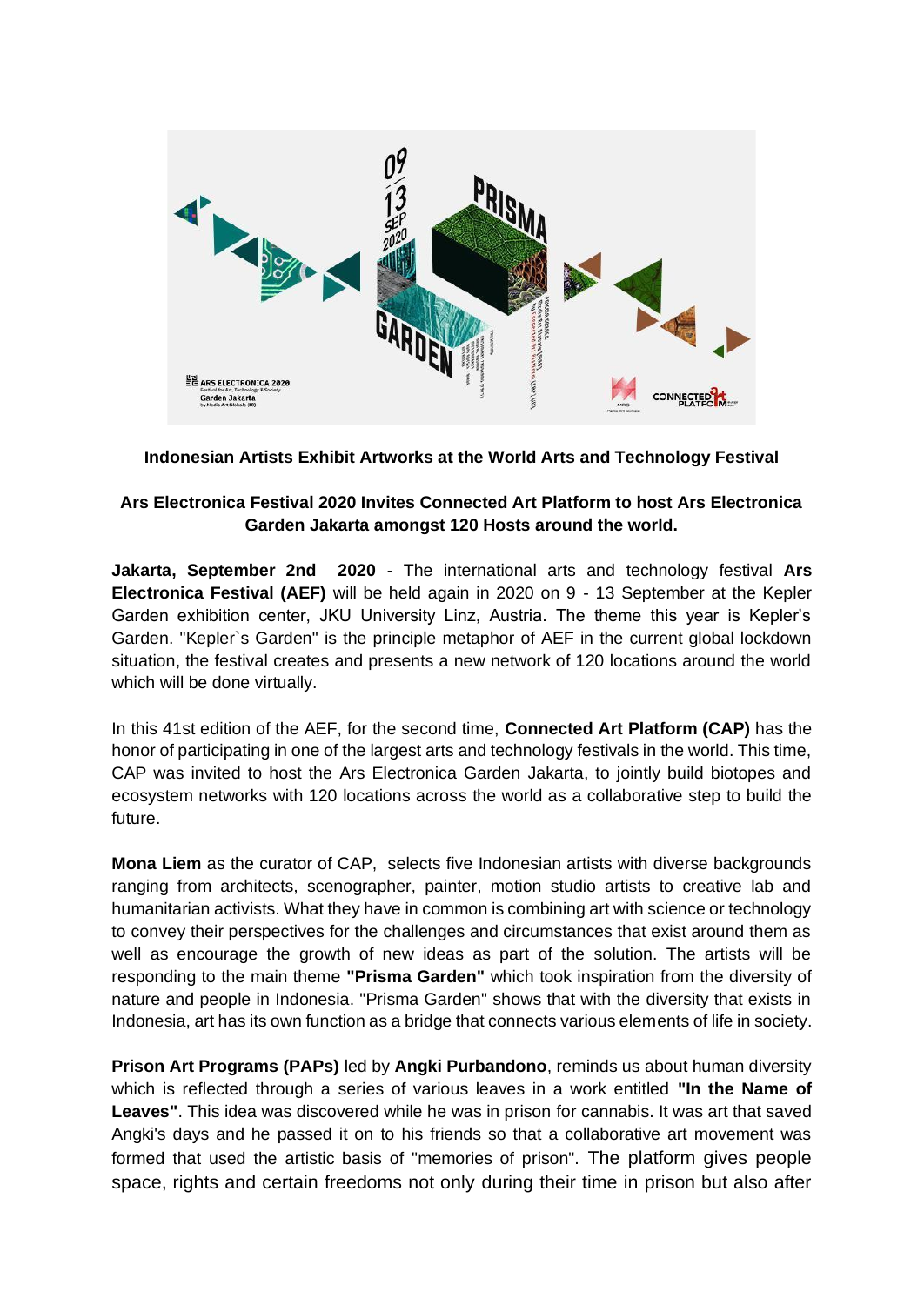their release. In prison art, the creativity and stimulation in a humble context is often plainly visible and coins the artistic expression.

**Naufal Abshar**, a painter from Jakarta, feels uneasy about the growing concrete forest in his city. Naufal, in his satirical style, explored and experimented what a green and ideal city should be. The first time he was involved in an international scale festival like this, Naufal freed his imagination with the gardens he created that scattered in various places in Jakarta. He even created tablets which functioned as plants in his work **"I bet U love my garden".** 

**Rubi Roesli,** an architect, explores space and composition through the work **"String Composition Serie 6"** which is an architect's intervention of a space. He plays with lines to represent physical materials, not buildings, which interact directly with real space. This installation is a response to open spaces in Jakarta. "What I expect as an output of this installation, is that we can all learn and think about the space where we are and how to respond to its existence," he said.

**Notanlab**, raised the phenomenon of social media and generation Z (after Millennial behavior) through a website-based application **"c o l o (u r)"**. This application will analyze our character through users participation in colouring various types of Indonesian plants. With the help of technology, users will receive results that show how emotions and luck can influence the outcome of the work.

The theme "Kepler's Garden" invites talents in each country to show the beauty and specialty of each 120 locations of the Ars Electronica Garden 2020. **Motionbeast** interpreted this idea by exploring the beauty of tea plantations in Indonesia through virtual tours created using drone technology, accompanied by stories from farmers about their lives and the function of tea as a connection to friendships. **"Tea Plantation**" invites the world community to recognize Indonesia as one of the largest tea leaf suppliers in the world since the 17th century.

**Prisma Garden**, presented by CAP with Indonesian artists, can be enjoyed and accessed via https://ars.electronica.art/keplersgardens/en/prisma-garden/, or the CAP website: www.connectedartplatform.com/prisma-garden.

As a festival that is always at the forefront of its field, Ars Electronica invites art connoisseurs to try a new technology that allows visitors to enjoy this exhibition in a virtual setting. Visitors can check out our virtual garden as avatars and participate in discussions or general interactions with the artists and curators as if being in an exhibition in person. For the latest information, please follow the Instagram account @connectedartplatform, visit www.connectedartplatform.com/prisma-garden and our YouTube channel.

#### *About Connected Art Platform (CAP)*

\_\_\_\_\_\_\_\_\_\_\_\_\_\_\_\_\_\_\_\_\_\_\_\_\_\_\_\_\_\_\_\_\_\_\_\_\_\_\_\_\_\_\_\_\_\_\_\_\_\_\_\_\_\_\_\_\_\_\_\_\_\_\_\_\_\_\_\_\_\_\_\_\_

*CAP is an art Ecosystem Platform with an Asia, Pacific and European focus. Consisting of various expert curators, designers, researchers, academics, event experts, and digital experts with a mission to provide opportunities for artists, designers, researchers, academics and other cultural experts to reach a wider audience, and have mutual relationships that are profitable and substantial. CAP provides a space where art practitioners connect and network, share knowledge and experiences, and ultimately lead to collaborative projects and exhibitions.*